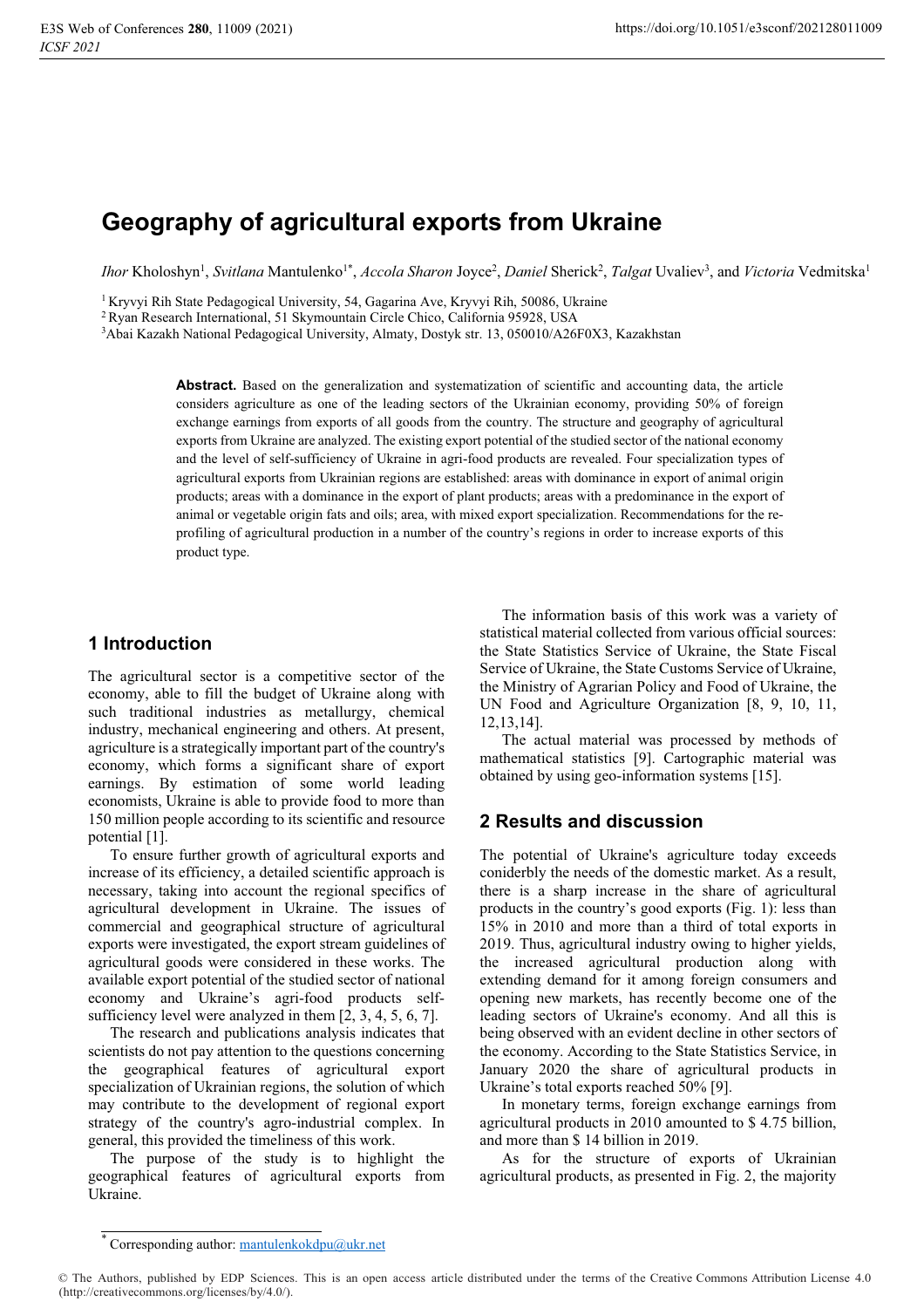are crop products (68%). Fats and oils account for 25% and animal products for only 7%.



Fig. 1. The share of agricultural products (in<sup>%</sup>) in exports of goods from Ukraine in the period from 2010 to 2019 (according to the State Statistics Service of Ukraine).

Analyzing the dynamics of agricultural product exports from Ukraine for the period from 2010 to 2019 (Fig. 3) it is obvious that animal products exports remained practically at the same level. There was only a slight decline in the period of 2015-2016. In general, this decline is typical for all agricultural products exports and is associated primarily with hostilities in the Donbass and the loss of the Russian market. Later on, a significant rise of plant origin products, fats and oils export one can observe. This especially relates to crop products. Thus, in 2019, the exports of plant origin agricultural products exceeded in monetary terms almost three times in 2010. For fats and oils **-** almost twice.

There are several reasons for this. Firstly, new markets are being developed by Ukrainian farmers. Secondly, the cultivation of agricultural products, that are in demand abroad, is significantly increasing. Thirdly, the attitude of state and commercial organizations to agricultural producers as potentially promising players in the foreign exchange market is changing.



**Fig. 2.** The structure of Ukrainian agricultural exports in 2019 (in thousands of \$, according to the State Statistics Service of Ukraine).

Among products of plant origin, exports are significantly dominated by grain crops **-** almost 75%. In 2019, they were exported from Ukraine worth \$ 9.63 billion.

Every year, Ukraine exports up to 60 million tons of grain crops, being the third largest exporter of grain in the world. Over the past 10 years, Ukraine has increased grain

exports by almost 4 times. So in 2019, this figure was 56.7 million tons, and in monetary terms **-** almost 10 billion dollars. In terms of crops, grain exports in 2019 are represented by wheat, rye, corn, barley and a small amount of legumes.

It is important that according to the State Statistics Service of Ukraine, the sown areas under wheat and corn have remained virtually unchanged over the past five years.The increase in production of these crops is due to the gradual increase in their yield. For example, wheat productivity has increased by almost 20%. In general, the average grain yield in 2019 increased by 2.2 quintals per hectare.



**Fig. 3**. Dynamics database providing export indicators of agricultural products having animal and vegetable origin from Ukraine in the period from 2010 to 2019 (according to the State Statistics Service of Ukraine).

According to the State Statistics Service of Ukraine, in 2019 the country exported oilseeds worth more than \$ 2.5 billion, which is 32% more than in 2018. And the volume of export deliveries increased by more than 40% and amounted to 6.9 million tons. Here, Ukraine confidently holds a leading position in the world food market.

Exports of other plant products (vegetables, live trees and plants, edible fruits and nuts, etc.) from Ukraine are also growing steadily, however, in view of their small volumes, their impact on overall exports is minimal.

Ukraine is a world leader in the supply of sunflower oil to foreign markets. Thus, Ukraine's share in the world exports of sunflower oil amounted to 54.9% in 2019. For comparison, Russia's share in this market at the end of the season was 26.2%, Argentina – 6.2%, the European Union  $-5.1\%$ , Turkey  $-3.3\%$ . And this occurs despite the fact that the world exports of sunflower oil for the season increased to 11.49 million tons, which is 15% higher than in 2018. Accordingly, Ukraine increased product supplies to foreign markets by 14% up to 6.04 million tons, which in monetary terms amounted to almost \$ 4.7 billion. Unfortunately, most of the sunflower oil comes from Ukraine as a raw material, after which it is refined and bottled under local brands. As a result, Ukrainian sunflower oil is sold abroad at a price 3-5 times higher than the purchase price.

The share of animal products in the structure of agricultural exports from Ukraine is extremely small. Despite some growth observed for this group of goods in the period 2017 – 2019, their contribution does not exceed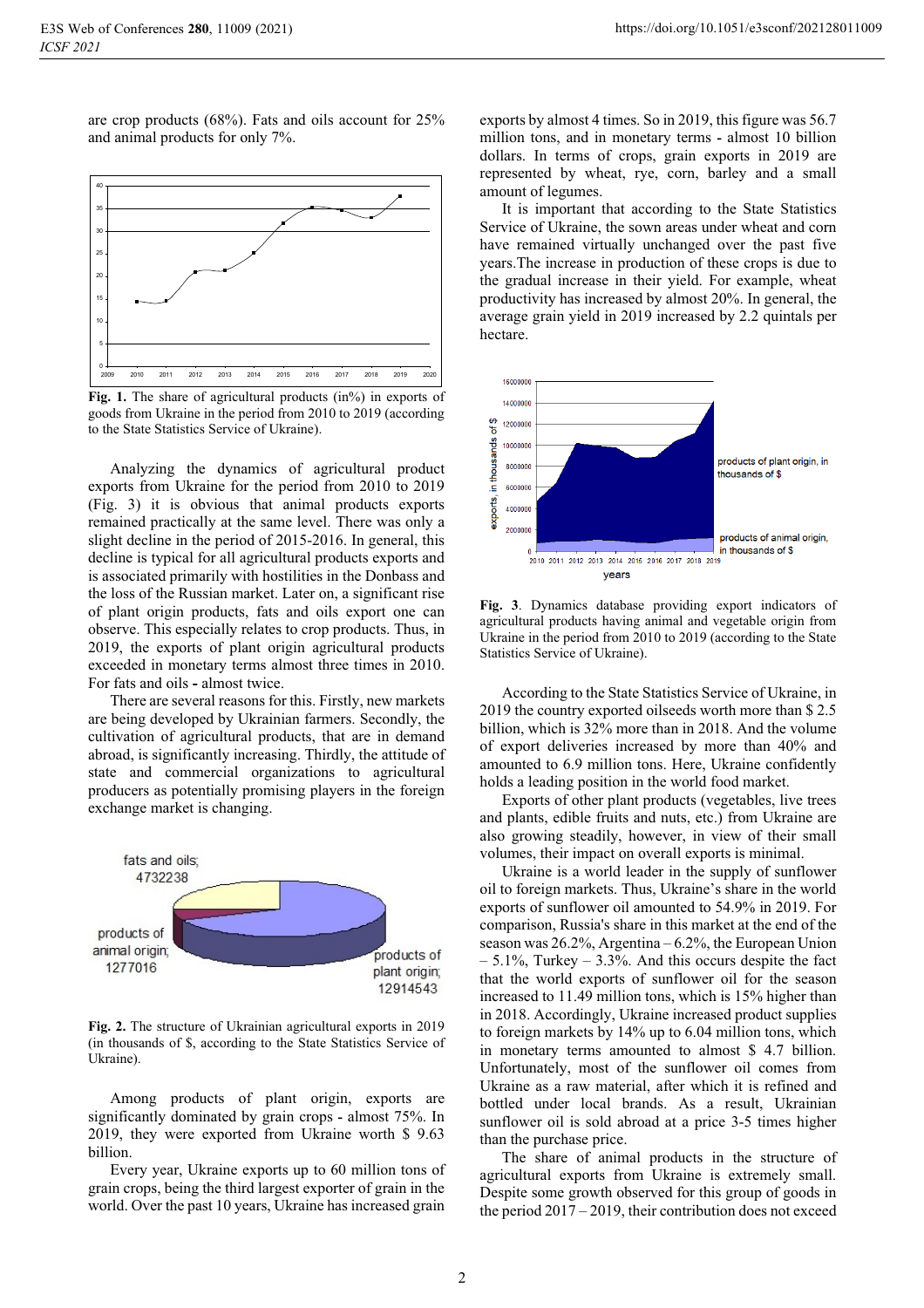7%. Such a small share in exports is primarily due to the industry low development level. And if the country's crop products are produced in excess, the domestic demand for livestock products is covered by imports from other countries.

The significant decline in exports of this group, which was observed in the period 2014 – 2016, is primarily due to the closure of the Russian market. For example, if the products of animal origin at worth \$ 559.5 million were exported to Russia in 2012, then only at \$ 1.7 million in 2016.

The main exports of animal products are meat (55%) and dairy products (36%), including poultry eggs and natural honey (Fig. 4). The share of other products does not exceed  $3 - 5\%$ .

Meat in exports is represented mainly by meat and edible poultry offal. In 2019, this is more than 90% of all exported meat. According to the results of 2019, Ukraine has become one of the top three exporters of poultry meat to the European Union countries. 134,262 tons of poultry meat were exported, which is 8.6% more than in 2018. And as the current results of 2020 show that Ukrainian producers continue to increase their sales abroad.



**Fig. 4.** Structure of livestock exports, 2019 (according to the State Statistics Service of Ukraine).

Next in weight in the structure of exports are a group of goods milk (dairy products), poultry eggs and natural honey. Within this group, about 30% are exports of honey, 23% – exports of chicken eggs and 22% – exports of milk and dairy products.

Ukraine ranks first in Europe and fifth in the world in terms of honey production. Annually, Ukraine produces about 100 thousand tons of honey, which is 6% of the world output. As a result, our country is one of the top exporters of this product.

The geography of agricultural exports from Ukraine has undergone significant changes in recent years. Thus, if until 2014 the CIS countries, including Russia, were one of the main consumers of Ukrainian agricultural products (up to 40%), then as can be seen from the diagram shown in Fig. 5, in 2019 this figure is slightly higher than 7%, as in 2018. This is due to the fact that since 2014, in connection with Russia's aggression, Ukrainian farmers have worked hard to find new markets.

Today, Asian countries are key partners of Ukraine in this area. Purchases of agricultural products by Asian countries in 2019 increased by almost 18% (to \$ 9.4 illion) and amounted to 42.6% of total agro-exports of Ukraine.

The volume of agricultural products to African countries increased by 43% and amounted to 14.2% (about \$ 3.3 billion) in 2019 [16,17].



**Fig. 5**. Geography of agricultural products exports from Ukraine (according to the State Statistics Service of Ukraine).

If analyzed by country, the main consumers of Ukrainian agricultural products are China and Egypt. In 2019, these countries (as well as Turkey) increased the volume of purchasing these products by almost 1.5 times. As a result, they pushed to third place India, which for three years was the leader in this list. In addition to these countries, the main consumers of Ukrainian agricultural products are Turkey, the Netherlands, Spain, Germany, Poland, Italy and Belarus.



**Fig. 6.** The main importers of agricultural products from Ukraine in 2019 (in billion dollars, according to the State Statistics Service of Ukraine).

The formation of agricultural production specialization is determined primarily by the natural and climatic features of the region and its resource potential in their interaction with socio-economic factors [3]. The result is the territorial specialization of agricultural production. All this, no doubt, should affect the specialization of the agricultural export potential in the regions of Ukraine. Let's analyze this.

The map analysis of the agricultural export volume by regions of Ukraine (according to 2019) clearly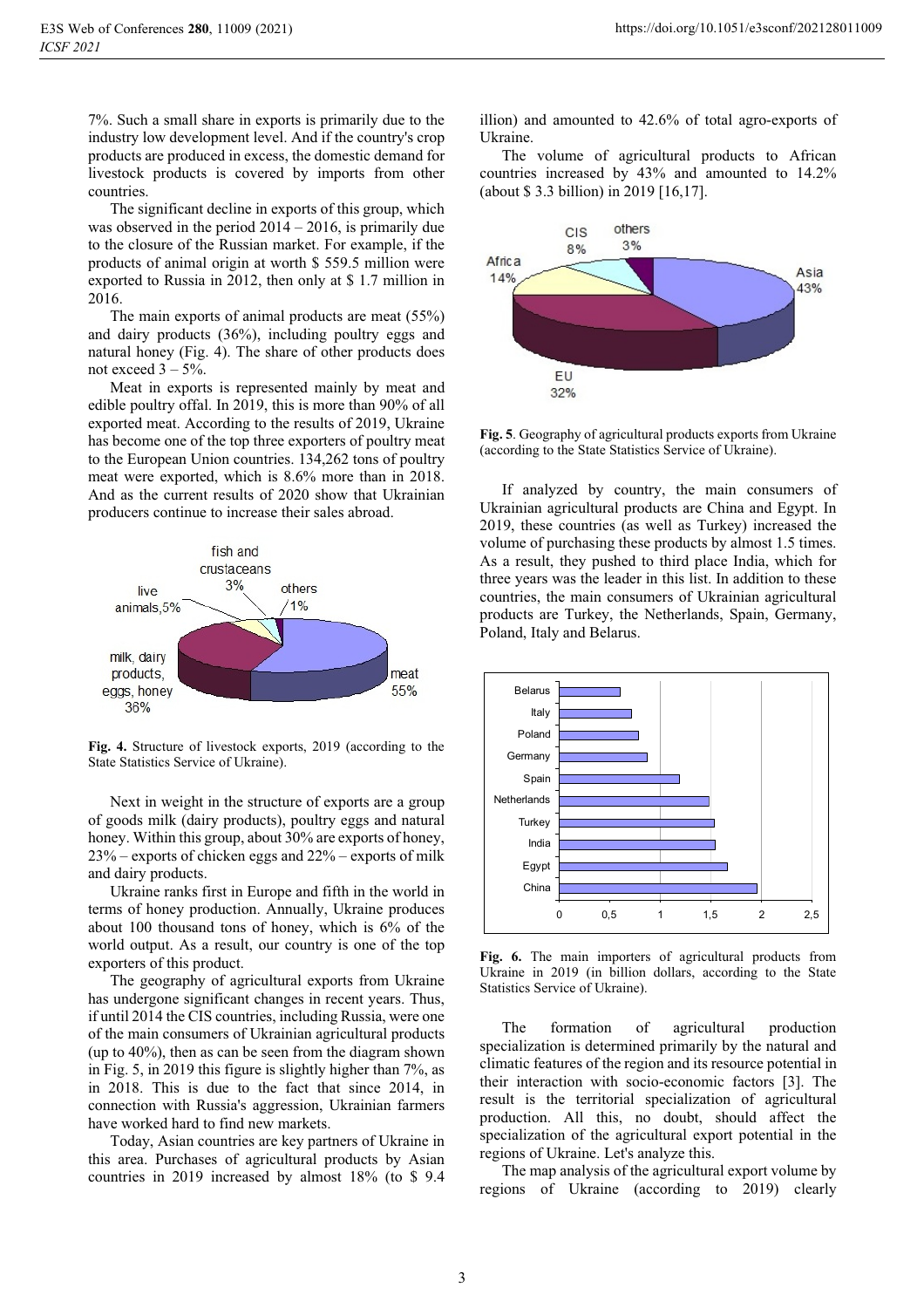demonstrates the spatial differentiation of this indicator (Fig. 7).

Thus, the regions with the highest indicators of agricultural exports geographically form an "axis" stretching from south to north (Odessa, Mykolaiv, Vinnytsia and Kyiv Regions). Further to the east are regions with average exports of agricultural products. Western regions are characterized by low rates. This includes the eastern regions of the country (Donetsk and Luhansk Regions), but this is due primarily to their partial occupation, as well as hostilities.



**Fig. 7.** The size of agricultural exports from the regions of Ukraine in 2019 (in \$ thousands, according to the State Statistics Service of Ukraine).

The geography of plant products exports from Ukraine is quite remarkable (Fig. 8). Thus, the regions with the largest exports of these products (Kyiv, Vinnytsia, Odesa and Mykolayiv Regions) form the same conditional vertical "axis", which divides the territory of Ukraine into two symmetrical parts. Around this "axis" are areas with average exports of crop products (Zhytomyr, Chernihiv, Cherkasy, etc.). At a distance from the "axis", in the west and east of the country, are the areas with the lowest exports of plant products (Transcarpathian, Volyn, Donetsk, Luhansk, etc.) The exceptions are Lviv and Zaporizhia Regions.



**Fig. 8.** Exports of plant products from the regions of Ukraine in 2019 (in thousands of \$, according to the State Statistics Service of Ukraine)

Such a symmetrical model of spatial differentiation reflects a very ambiguous interaction of natural-climatic and socio-economic factors that determine the specialization of crop production in Ukraine.

Thus, the regions with the same natural and climatic conditions (for example, Vinnytsia and Kirovohrad Regions) differ significantly in export indicators. The main reason for this is economic one. Obviously, the conditions for favorable development of farming are being created in different ways. This means both purely organizational and financial support for this sector of agriculture.

As for livestock products, the picture is much more complicated (Fig. 9). The core of the regions with the largest export indicators (Kyiv, Vinnytsia and Cherkasy Regions) is clearly distinguished in the center of the country. Most poultry farms, which provide the bulk of exports of these products, are concentrated here. Indicators in other regions are distributed very unevenly, without any patterns.

Analyzing the geography of animal or vegetable fats or oils exports by Ukraine's regions (Fig. 10) it is clear that the regions with the highest indicators (Vinnytsia, Kirovohrad, Cherkasy and Dnipropetrovsk Regions) are in the center of the country. The regions with average indicators are located to the south (except for Kherson Region) and to the east (except for Luhansk Region). Western regions have the lowest values of exports of this type (except for Lviv Region).



**Fig. 9.** Exporting products of animal origin from the regions of Ukraine in 2019 (in thousands of \$, according to the State Statistics Service of Ukraine)

In general, this zoning corresponds to the natural and climatic characteristics of the regions, which allows to grow oilseeds and, above all, sunflower. High performance in Lviv Region is mainly due to the presence of a large number of commercial entities engaged in the resale these products abroad from the central regions. At the same time, Kherson Region does not use its potential, as well as for the export of other agricultural products.

In order to identify specialization in the exports of agricultural products of the Ukrainian regions, a triangular diagram was made, which shows the ratio of the three main types of products in the exports of Ukrainian regions in 2019 (Fig. 11). The analysis of the diagram allows to establish 4 types of specialization in agricultural exports of Ukrainian regions.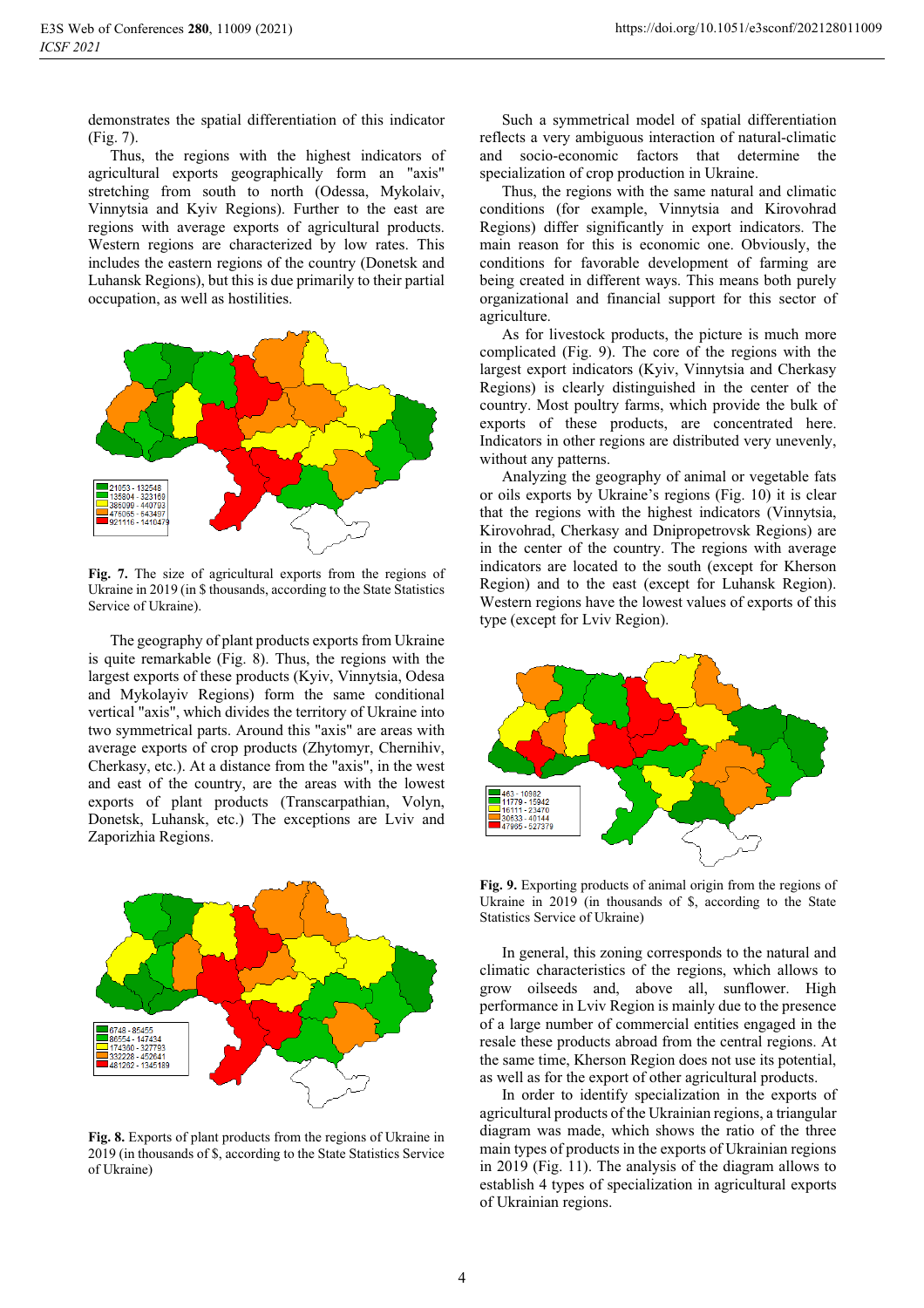*The first type* includes the areas with a predominance in the animal origin products. These are: Kyiv, Ivano-Frankivsk, Ternopil, Volyn and Rivne Regions.

*The second type* is the areas with a predominance in exports of plant products. These include: Chernihiv, Zhytomyr, Zakarpattia, Mykolaiv, Sumy, Kherson and Chernivtsi Regions.

*The third type* is the areas with a predominance in the export of animal or vegetable origin fats and oils. These include: Dnepropetrovsk, Lugansk, Donetsk and Kirovograd Regions.



**Fig. 10.** Exporting fats and oils of plant and animal origin from the regions of Ukraine in 2019 (in \$ thousands, according to the State Statistics Service of Ukraine)

*The fourth type* includes the areas with mixed export specialization, mainly vegetable products, as well as fats and oils. These are: Odessa, Kharkiv, Poltava, Cherkasy, Lviv, Vinnytsia and Zaporizhia Regions.



**Fig. 11**. Specializations in the agricultural export of the Ukrainian regions in 2019 (according to the State Statistics Service of Ukraine)

Spatial localization analysis of each specialization type allows to draw the following conclusions:

1. Products of animal origin dominate the exports of the western Ukrainian regions. The exception is the Kyiv region, in the export of which the products of poultry farms play an important role.

2. Regions whose exports are dominated by fats and oils are localized in the form of a strip stretching from the center of Ukraine to the east.

3. The areas with exports of products mainly of vegetable origin are located in the form of a strip extending from the southwest to the northeast of Ukraine and partly in the southern region of the country.

4. The regions with a combined specialization type of agricultural exports are located in the central and southern parts of Ukraine. The exception is Lviv Region, which specializes in customs transit of products abroad.

Table 1. summarizes data on the value of agricultural export indicators of Ukrainian regions with specialization types. Its analysis allows us to draw the following conclusions:

1. According to the value indicators of agricultural exports, all regions can be divided into three groups:

– the regions with the largest value of agricultural exports over \$ 500 million (Kyiv, Mykolaiv, Vinnytsia, Cherkasy, Lviv, Odesa, Zaporizhia);

– the regions with an average export value of agricultural products from \$ 150 to \$ 500 million (Zhytomyr, Khmelnytsky, Sumy, Chernihiv, Dnipropetrovsk, Donetsk, Kirovohrad, Kharkiv, Poltava);

– the regions with the smallest value of agricultural exports from \$ 150 to \$ 500 million (Ivano-Frankivsk, Ternopil, Rivne, Volyn, Zakarpattia, Kherson, Chernivtsi, Luhansk).

| Agricultural<br>products<br>that<br>dominate<br>exports | Areas with<br>the value of<br>agricultural<br>exports<br>over \$500<br>million | Areas with the<br>value of<br>agricultural<br>exports from \$<br>150 to \$500<br>million | Areas with an<br>export value of<br>agricultural<br>products less<br>than \$150<br>million |
|---------------------------------------------------------|--------------------------------------------------------------------------------|------------------------------------------------------------------------------------------|--------------------------------------------------------------------------------------------|
| Live<br>animals.<br>products of<br>animal origin        | Kyiv Region                                                                    |                                                                                          | Ivano-<br>Frankivsk,<br>Ternopil, Rivne,<br>Volyn Regions                                  |
| Vegetable<br>products<br>origin                         | Mykolaiv<br>Region                                                             | Zhytomyr,<br>Khmelnytsky,<br>Sumy,<br>Chernihiv<br>regions                               | Transcarpathian,<br>Kherson,<br>Chernivtsi<br>Regions                                      |
| Fats and oils<br>of animal or<br>vegetable<br>origin    |                                                                                | Dnipropetrovsk,<br>Donetsk,<br>Kirovograd<br>Regions                                     | Luhansk Region                                                                             |
| Combined                                                | Vinnytsia,<br>Cherkasy,<br>Lviv,<br>Odessa,<br>Zaporozhye<br>Regions           | Kharkiv,<br>Poltava Regions                                                              |                                                                                            |

**Table 1.** Correlating the values of agricultural export indicators of Ukrainian regions with export specialization.

2. The regions with mixed (fourth) type of specialization have the highest export rates. Exceptions are Kiev (the first type – the dominance of animal products) and Mykolaiv (the second type – the dominance of crop production).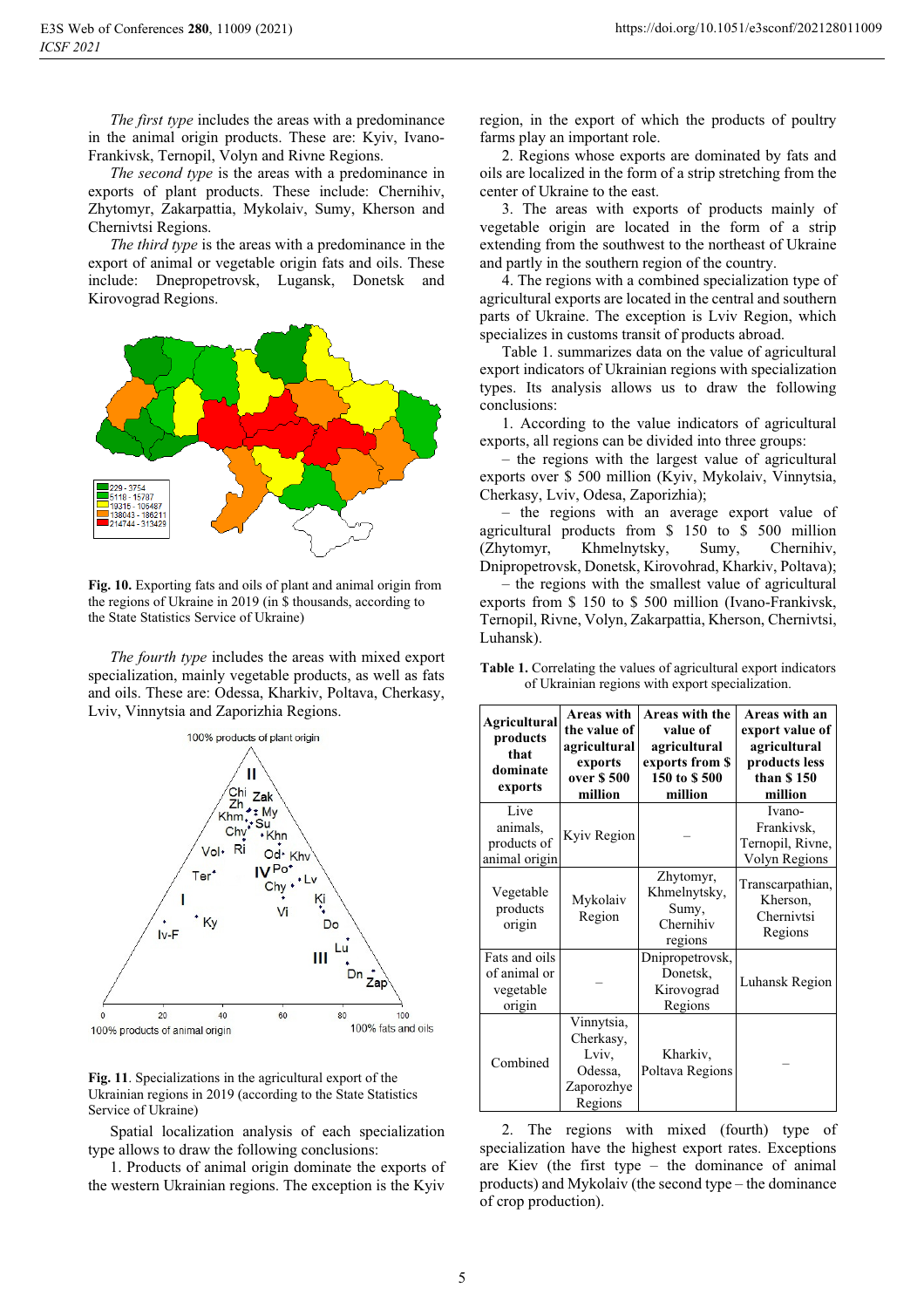3. The lowest indicators of exports are the regions with a predominance of animal origin products (the first type of specialization) and plant origin (the second type of specialization).

4. Areas of the third specialization type (fats and oil) belong mainly to the regions with average values of agricultural exports.

According to these criteria, the geography map of agricultural exports from Ukraine's regions was built, combining indicators of the total exports value and its specialization (Fig. 12). In fact, it reflects the results of interacting natural and climatic features of the regions and their resource potential with socio-economic factors. It is clear that:

– the central and southern regions of Ukraine have the greatest potential in the development of agricultural exports;

– an exception from this rule is Kherson Region, which is the result of socio-economic factors impact and, above all, insufficient attention from the regional leadership and farms to the development of this extremely important area of the region and the country as a whole;

– to increase the export of agricultural products in these regions it is required to have a balanced combination of crop production (mainly grain) and the cultivation of oilseeds. Thus in the Kirovograd, Dnipropetrovsk and Donetsk areas, for today, it is necessary to make an emphasis first of all, on grain, and in Mykolaiv Region – on oil crops;

– in Zakarpattia and Chernivtsi Regions for increasing agricultural products exports there should be paid more attention to the development of animal husbandry.



**Fig. 12.** The geography map of agricultural exports from the Ukrainian regions (according to the State Statistics Service of Ukraine) in 2019. The colors reflect the types of export specialization (4 types), and their intensity – the total value of agricultural exports in the region (3 groups).

### **3 Conclusions**

As a result of the research performed it was established the following:

Agriculture has recently become one ofthe leading sectors of Ukraine's economy, currently providing up to 50% of foreign exchange earnings from exports of all goods from the country.

Given the dynamic characteristics of the agricultural exports growth from Ukraine, we can assume that the country in the coming years may become one of the most important players in the world market of agricultural products.

In the structure of Ukrainian agricultural exports, the majority are crop products (68%), fats and oils (25%), and animal products (only 7%).

Four specialization types of agricultural exports from Ukrainian regions are established: the first type is the areas with dominance in the exports of animal origin products; the second type is the areas with dominance in the exports of plant products; the third type is the area dominated by exports of animal or vegetable origin fats and oils and the fourth type is the area with a mixed specialization of exports, mainly products of vegetable origin, as well as fats and oils.

The geographical analysis of agricultural exports from the Ukrainian regions allowed to develop recommendations for the re-profiling of agricultural production in a number of the country's regions in order to increase exports of this product type.

In this way, by agricultural products geography export expansion Ukraine will be able to create a competitive, export-oriented agricultural industry, and food-processing industry would produce competitive foodstuffs in accordance with the international safety and quality standards. In the result of these transformations, Ukraine will strengthen its positions at the traditional export markets and will trade its new export products with new partnership countries, which will facilitate positive farm products balance of trade. This, in turn, will have a positive impact on the development of our country's economy agrarian sector.

### **References**

- 1. FAO, IFAD, UNICEF, WFP, WHO, The State of Food Security and Nutrition in the World. (FAO, Rome, 2019)
- 2. O. Antoniuk, P. Antoniuk, V. Lysiuk, *Ek. Kh.Pr.* **9**(**3**), 9-15 (2017).
- 3. N. I. Mezentseva, O. M. Trusii, *Heohrafiia Ahrarno-Promyslovoho Kompleksu* (Geography of the Agrarian-Industrial Complex) (Vydavnycho-Polihrafichnyi Tsentr Kyivskyi Universytet, Kyiv, 2016), 92 p.
- 4. N. A. Karasova, Ek. **8**, 41-48 (2016)
- 5. S. A. Nadvynychnyi, Ek. A. **28(3)**, 56-61 (2018).
- 6. M. I. Puhachov, B. V Dukhnytskyi, V. M. Puhachov, *Perspektyvni Napriamy Eksportu Ahroprodovolchoi Produktsii Ukrainy 20 Providnykh Krain-Importeriv Pshenytsi* (Promising Areas of Ukrainian Agro-Food Products Export: 20 Leading Countries-Importers of Wheat) (NNTs IAE, Kyiv, 2013), 28 p.
- 7. Yu. O. Lupenko, M. I. Puhachov, *Formuvannia Hlobalnoho I Rehionalnoho Rynkiv Silskohospodarskoi Syrovyny Ta Prodovolstva* (Formation of Global and Regional Markets of